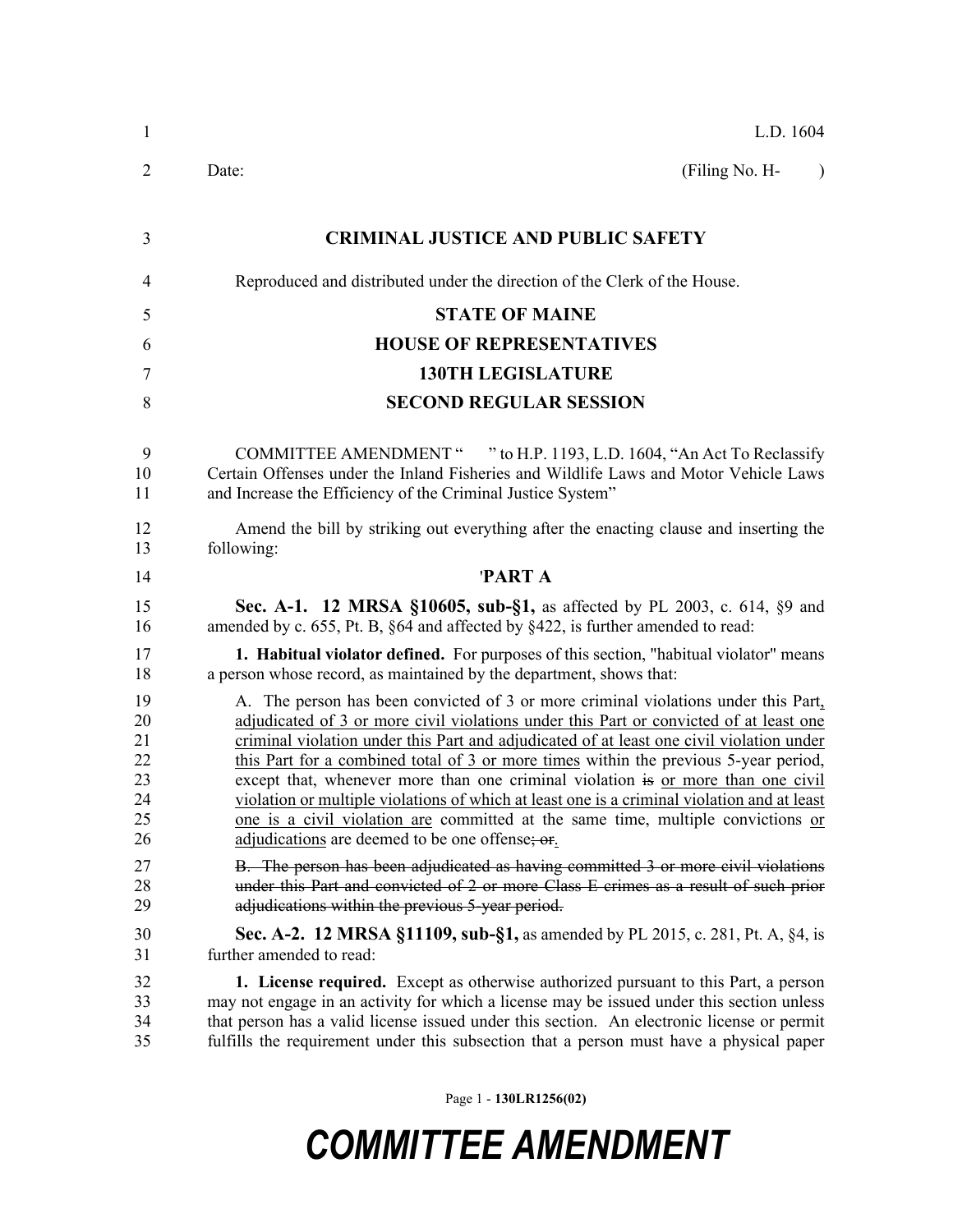license or permit if the electronic license or permit can be displayed upon request to a game warden or other law enforcement officer, an employee of the department, a registered Maine guide or the owner of the land on which the licensed activity is taking place. Each Except as otherwise provided in this section, each day a person violates this subsection that person commits a Class E crime for which a minimum fine of \$50 and an amount equal to twice the applicable license fee must be imposed a fine may be imposed and a term of imprisonment may not be imposed. 1 2 3 4 5 6 7

- 8 **Sec. A-3. 12 MRSA §11109, sub-§3, ¶A,** as amended by PL 2017, c. 164, §8, is 9 further amended to read:
- 10 A. A resident junior hunting license, for a person under 16 years of age, is \$8 and 11 permits hunting of all legal species, subject to the permit requirements in subchapter 3. 12 Notwithstanding the permit fees established in subchapter 3, a resident junior hunting 13 license includes all permits, stamps and other permissions needed to hunt at no 14 additional cost. A license holder under this paragraph who qualifies to hunt during the 15 special season on deer under section 11153 and who meets the eligibility requirements 16 of section 11106 must have included in that person's license one antlerless deer permit 17 and one either-sex permit. A resident junior hunting license does not exempt the holder 18 of the license from lottery-related application requirements under this Part. A resident 19 under 16 years of age who hunts without a resident junior hunting license commits a 20 civil violation.
- 21 **Sec. A-4. 12 MRSA §11109, sub-§3, ¶F,** as amended by PL 2019, c. 501, §8, is 22 further amended to read:
- 23 F. A nonresident junior hunting license, for a person under 16 years of age, is \$35 and 24 permits hunting of all legal species, subject to the permit requirements in subchapter 3. 25 Notwithstanding the permit fees established in subchapter 3, a nonresident junior 26 hunting license includes all permits, stamps and other permissions needed to hunt at no 27 additional cost. A license holder under this paragraph who qualifies to hunt during the 28 special season on deer under section 11153 and who meets the eligibility requirements 29 of section 11106 must have included in that person's license one antlerless deer permit 30 and one either-sex permit. A nonresident junior hunting license does not exempt the 31 holder of the license from lottery-related application requirements under this Part. A 32 nonresident under 16 years of age who hunts without a nonresident junior hunting 33 license commits a civil violation.
- 34 **Sec. A-5. 12 MRSA §11159, sub-§1,** as enacted by PL 2003, c. 414, Pt. A, §2 and 35 affected by c. 614, §9, is amended to read:

36 **1. Permit required.** Except as otherwise authorized in this Part, a person may not 37 engage in the practice of falconry unless that person has a valid permit issued under this 38 section. Each day a person violates this subsection that person commits a Class E crime 39 for which a minimum fine of \$50 and an amount equal to twice the applicable license fee 40 must be imposed civil violation.

- 41 **Sec. A-6. 12 MRSA §11214, sub-§1, ¶F,** as enacted by PL 2003, c. 414, Pt. A, §2 42 and affected by c. 614, §9, is amended to read:
- 43 F. Hunt migratory game birds with a shotgun of any description originally capable of 44 holding more than 3 shells, unless the shotgun's magazine has been cut off, altered or

Page 2 - **130LR1256(02)**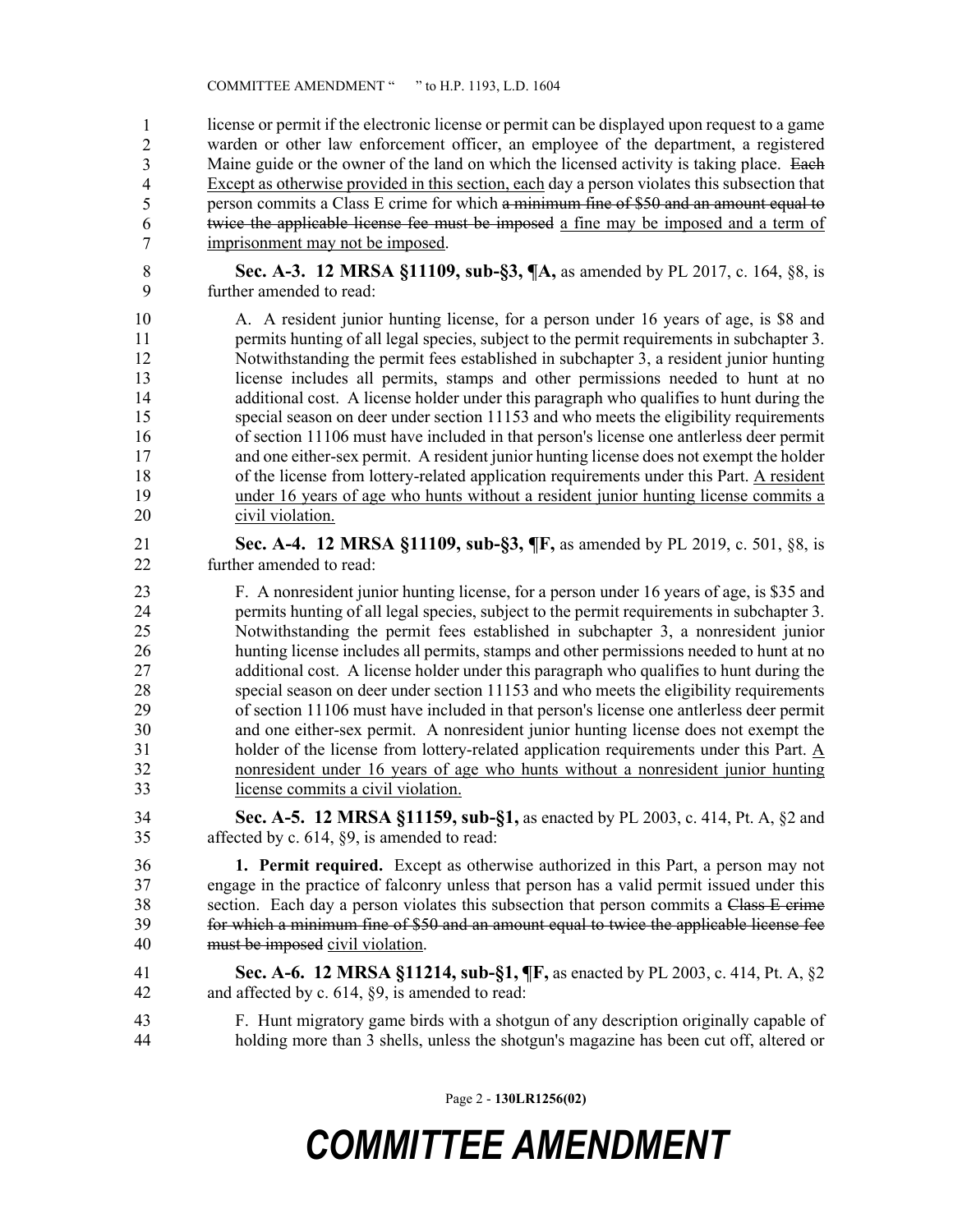| 1                       | plugged with a one-piece filler incapable of removal without disassembling the gun so           |
|-------------------------|-------------------------------------------------------------------------------------------------|
| 2                       | as to reduce the capacity of the gun to not more than 3 shells in the magazine and              |
| $\overline{\mathbf{3}}$ | chamber combined. A person who violates this paragraph commits a civil violation.               |
| 4                       | This paragraph does not apply to:                                                               |
| 5                       | (1) Military organizations authorized by law to bear arms or to the National Guard              |
| 6                       | in the performance of its duty;                                                                 |
| 7                       | Sec. A-7. 12 MRSA §11214, sub-§1, ¶I, as enacted by PL 2003, c. 414, Pt. A, §2                  |
| 8                       | and affected by c. 614, §9, is amended to read:                                                 |
| 9                       | I. Allow duck decoys to remain in waters of Merrymeeting Bay at any time during the             |
| 10                      | period from one hour after legal shooting time until one hour before legal shooting time        |
| 11                      | the next day. A person who violates this paragraph commits a civil violation;                   |
| 12                      | Sec. A-8. 12 MRSA §11214, sub-§1, ¶J, as enacted by PL 2003, c. 414, Pt. A, §2                  |
| 13                      | and affected by c. 614, §9, is amended to read:                                                 |
| 14                      | J. Leave or allow to remain in waters of Merrymeeting Bay an artificial cover, that is,         |
| 15                      | a "stationary blind," or parts of an artificial cover used for hunting purposes between         |
| 16                      | one hour after legal shooting time and one hour before legal shooting time the next day.        |
| 17                      | A person who violates this paragraph commits a civil violation;                                 |
| 18                      | Sec. A-9. 12 MRSA §11214, sub-§2, as enacted by PL 2003, c. 655, Pt. B, §146                    |
| 19                      | and affected by §422, is amended to read:                                                       |
| 20                      | <b>2. Penalty.</b> A Except as provided in subsection 1, paragraphs $F$ , I and J, a person who |
| 21                      | violates subsection 1 commits a Class E crime for which a fine may be imposed and a term        |
| 22                      | of imprisonment may not be imposed.                                                             |
| 23                      | <b>Sec. A-10. 12 MRSA §11301,</b> as amended by PL 2021, c. 100, §6 and affected by             |
| 24                      | §13, is further amended to read:                                                                |
| 25                      | §11301. Placing of bear bait                                                                    |
| 26                      | 1. Bear baiting; penalty. A person may not place bait to entice, hunt or trap black             |
| 27                      | bear, unless:                                                                                   |
| 28                      | A. The bait is placed at least 50 yards from a travel way that is accessible by a               |
| 29                      | conventional 2-wheel-drive or 4-wheel-drive vehicle;                                            |
| 30                      | B. The stand, blind or bait area is plainly labeled with a 2-inch-by-4-inch tag with the        |
| 31                      | name and address of the baiter;                                                                 |
| 32                      | C. The bait is placed more than 500 yards from a site permitted or licensed for the             |
| 33                      | disposal of solid waste or a campground;                                                        |
| 34                      | D. The bait is placed more than 500 yards from an occupied dwelling, unless written             |
| 35                      | permission is granted by the owner or lessee;                                                   |
| 36                      | E. The bait is placed not more than 30 days before the opening day of the season, and           |
| 37                      | not more than 30 days before the first Monday preceding September 1st and not after             |
| 38                      | October 31st;                                                                                   |
| 39                      | F. The bait areas will be cleaned up by November 10th, as defined by the state litter           |
| 40                      | laws; and                                                                                       |

COMMITTEE AMENDMENT " " to H.P. 1193, L.D. 1604

Page 3 - **130LR1256(02)**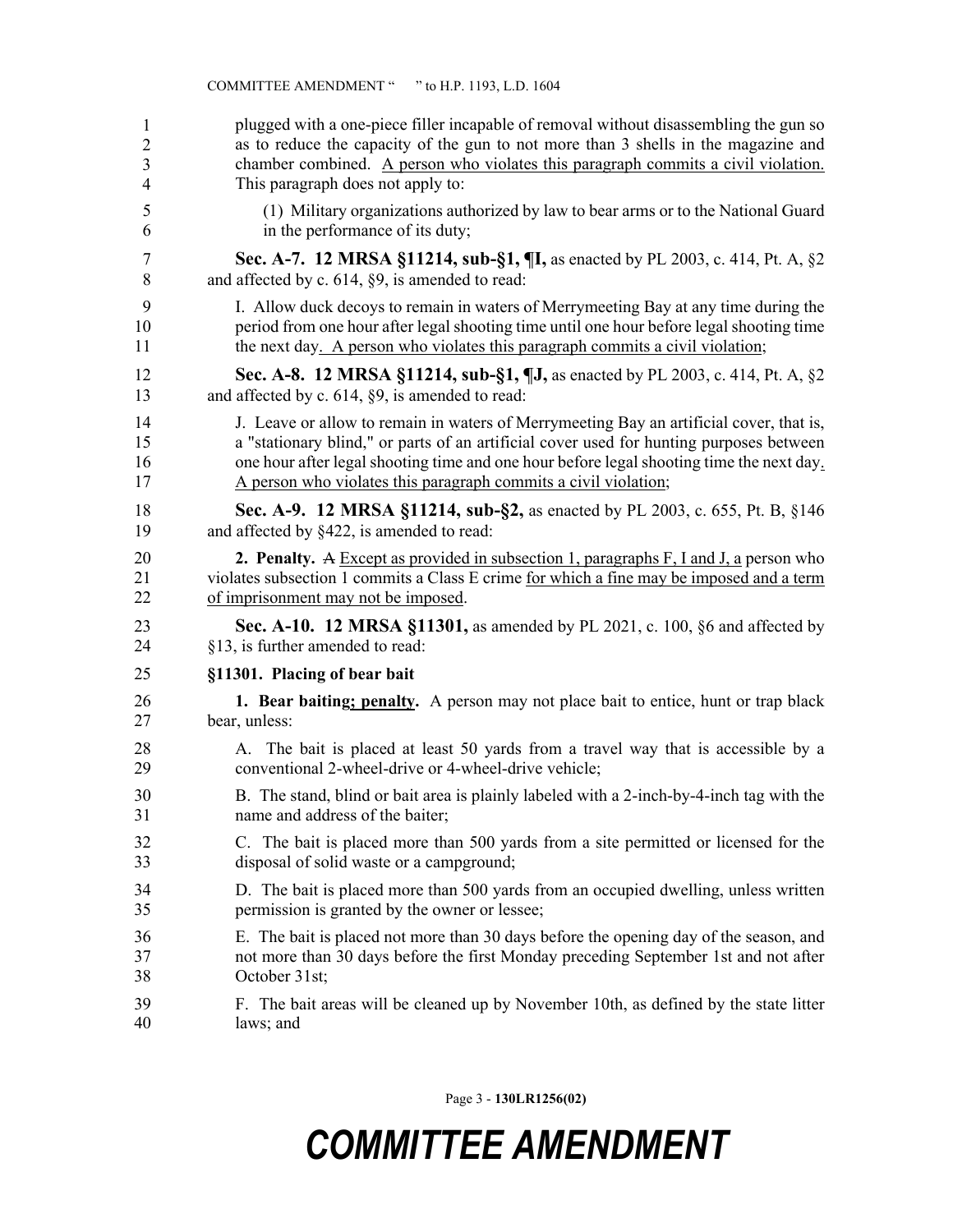| 1  | G. The person hunting from a stand or blind of another person has permission of the            |
|----|------------------------------------------------------------------------------------------------|
| 2  | owner of that stand or blind.                                                                  |
| 3  | A person may not use bait to hunt or trap black bear without the oral or written permission    |
| 4  | of the landowner.                                                                              |
| 5  | A person who violates this subsection commits a civil violation.                               |
| 6  | 1-A. Prohibition Prohibitions; penalty. During the open season on hunting bear, a              |
| 7  | person may not within 50 yards of a bait site established by another person in accordance      |
| 8  | with section 11227 without the written permission of the person who established the bait       |
| 9  | site:                                                                                          |
| 10 | A. Hunt, trap, molest or harass bear or release a dog or dogs for the purpose of hunting       |
| 11 | bear or training dogs to hunt bear; or                                                         |
| 12 | A person who violates this paragraph commits a Class E crime for which a fine may              |
| 13 | be imposed and a term of imprisonment may not be imposed; or                                   |
| 14 | B. Disturb the bait site through the use of chemicals or take other action intended to         |
| 15 | interfere with the hunting of bear at the bait site by the person who established the bait     |
| 16 | site.                                                                                          |
| 17 | A person who violates this paragraph commits a Class E crime for which a fine may              |
| 18 | be imposed and a term of imprisonment may not be imposed.                                      |
| 19 | 2. Penalty. A person who violates this section commits a Class E crime.                        |
| 20 | Sec. A-11. 12 MRSA §11302, sub-§3, as enacted by PL 2003, c. 655, Pt. B, §158                  |
| 21 | and affected by §422, is amended to read:                                                      |
| 22 | <b>3. Penalty.</b> A person who violates this section commits a Class E erime civil violation. |
| 23 | Sec. A-12. 12 MRSA §12051, sub-§1, as repealed and replaced by PL 2013, c.                     |
| 24 | 588, Pt. A, §16, is amended by amending the 2nd blocked paragraph to read:                     |
| 25 | A person who violates this subsection commits a Class E crime civil violation.                 |
| 26 | Sec. A-13. 12 MRSA §12054, sub-§2, as enacted by PL 2003, c. 414, Pt. A, §2                    |
| 27 | and affected by c. 614, §9, is amended to read:                                                |
| 28 | 2. Rabbit hound field trials. A person may not hold field trials for beagles and other         |
| 29 | rabbit hounds except from September 1st through the following April 10th. A person who         |
| 30 | violates this subsection commits a Class E crime civil violation.                              |
| 31 | <b>Sec. A-14. 12 MRSA §12055, sub-§1, as enacted by PL 2003, c. 414, Pt. A, §2</b>             |
| 32 | and affected by c. 614, §9, is amended to read:                                                |
| 33 | 1. License required. A club or organization may not hold field trials as provided              |
| 34 | under this section unless the club or organization has a valid license issued under this       |
| 35 | section. Each day a person violates this subsection that person commits a Class E-crime        |
| 36 | for which a minimum fine of \$50 and an amount equal to twice the applicable license fee       |
| 37 | must be imposed civil violation.                                                               |
| 38 | Sec. A-15. 12 MRSA §12101, sub-§1-A, as enacted by PL 2003, c. 655, Pt. B,                     |
| 39 | §199 and affected by §422, is amended to read:                                                 |

COMMITTEE AMENDMENT " " to H.P. 1193, L.D. 1604

Page 4 - **130LR1256(02)**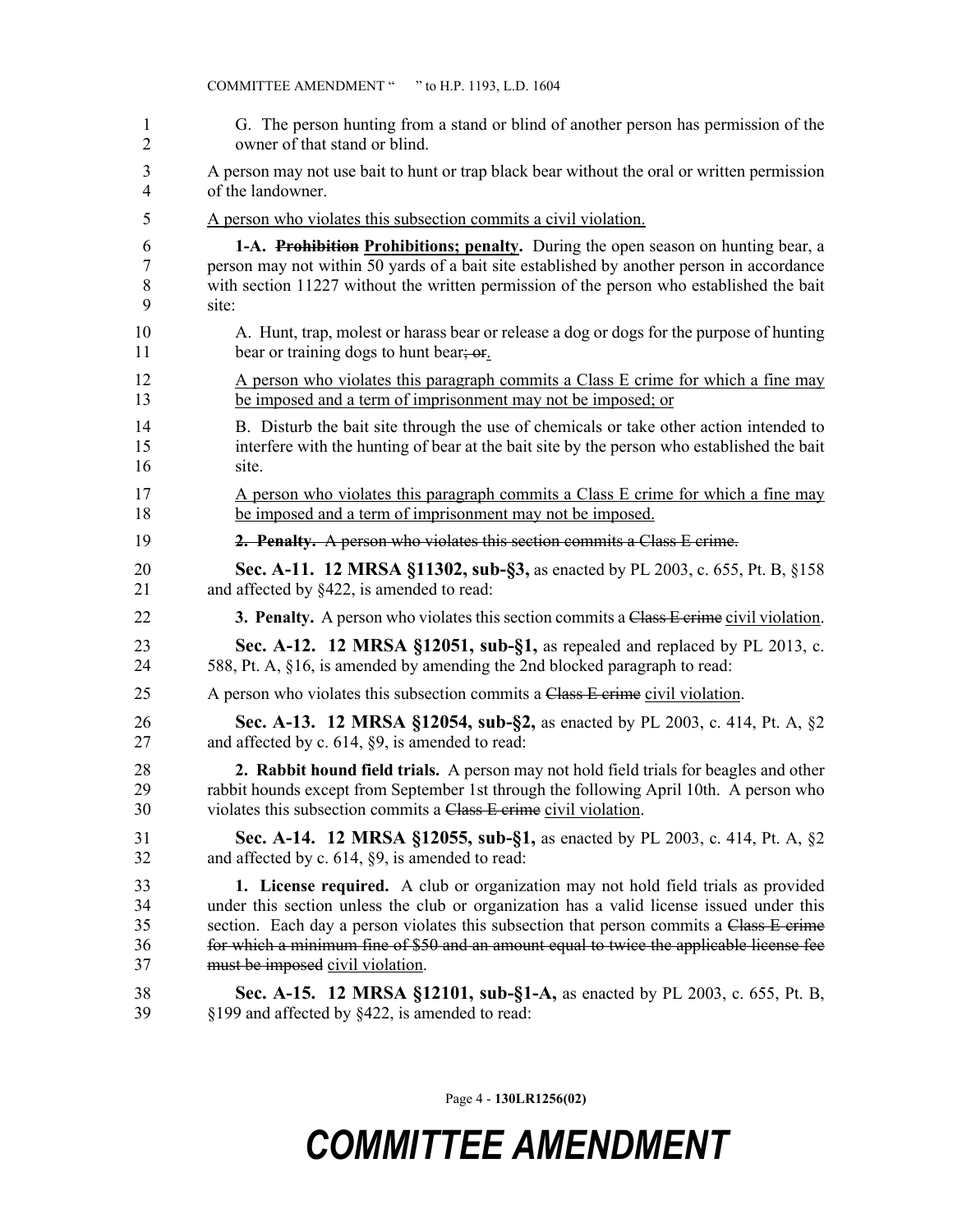| $\mathbf{1}$   | <b>1-A.</b> License required. A person may not charge others for the opportunity to hunt           |
|----------------|----------------------------------------------------------------------------------------------------|
| $\overline{2}$ | mallard ducks, pheasants, quail, Chukar partridge and Hungarian partridge in an area or            |
| 3              | establish a commercial shooting area for such purposes unless that person has a valid              |
| $\overline{4}$ | license issued under this section. Each day a person violates this subsection that person          |
| 5              | commits a Class E crime for which a minimum fine of \$50 and an amount equal to twice              |
| 6              | the applicable license fee must be imposed civil violation.                                        |
| $\overline{7}$ | A. Nothing in this subsection prohibits the operator of a commercial shooting area                 |
| $\,8\,$        | from authorizing a person to hunt other wild birds or wild animals in the commercial               |
| 9              | shooting area during the regular open season on those species, in accordance with this             |
| 10             | Part, as long as the person possesses a valid state hunting license that allows the hunting        |
| 11             | of those wild birds and wild animals.                                                              |
| 12             | Sec. A-16. 12 MRSA §12508, sub-§1, as enacted by PL 2003, c. 414, Pt. A, §2                        |
| 13             | and affected by c. 614, §9, is amended by amending the first blocked paragraph to read:            |
| 14             | Each day a person violates this subsection, that person commits a Class E crime for which          |
| 15             | a minimum fine of \$50 and an amount equal to twice the applicable license fee must be             |
| 16             | imposed civil violation.                                                                           |
| 17             | Sec. A-17. 12 MRSA §12551-A, sub-§5, ¶B, as enacted by PL 2003, c. 655, Pt.                        |
| 18             | B, $\S259$ and affected by $\S422$ , is amended by amending subparagraph (2) to read:              |
| 19             | (2) Shall present a receipted invoice, bill of lading, bill of sale or other satisfactory          |
| 20             | evidence of the lawful possession of live baitfish or smelts for retail sale to any                |
| 21             | agent of the commissioner upon request. A person who violates this subparagraph                    |
| 22             | commits a civil violation; or                                                                      |
| 23             | Sec. A-18. 12 MRSA §12551-A, sub-§5, ¶B, as enacted by PL 2003, c. 655, Pt.                        |
| 24             | B, $\S 259$ and affected by $\S 422$ , is amended by amending the first blocked paragraph to read: |
| 25             | Each Except for a violation of subparagraph (2), each day a person violates this                   |
| 26             | paragraph that person commits a elass Class E crime for which a fine may be imposed                |
| 27             | and a term of imprisonment may not be imposed.                                                     |
| 28             | Sec. A-19. 12 MRSA §12551-A, sub-§6, ¶B, as enacted by PL 2003, c. 655, Pt.                        |
| 29             | B, $\S259$ and affected by $\S422$ , is amended by amending subparagraph (1) to read:              |
| 30             | (1) When engaged in taking, or assisting in taking, live bait fish for resale from                 |
| 31             | inland waters, fail to exhibit a baitfish wholesaler's license to any agent of the                 |
| 32             | commissioner upon request. A person who violates this subparagraph commits a                       |
| 33             | civil violation;                                                                                   |
| 34             | Sec. A-20. 12 MRSA §12551-A, sub-§6, ¶B, as enacted by PL 2003, c. 655, Pt.                        |
| 35             | B, §259 and affected by §422, is amended by amending the first blocked paragraph to read:          |
| 36             | <b>Each</b> Except for a violation of subparagraph (1), each day a person violates this            |
| 37             | paragraph that person commits a class Class E crime for which a fine may be imposed                |
| 38             | and a term of imprisonment may not be imposed.                                                     |
| 39             | <b>Sec. A-21. 12 MRSA §12551-A, sub-§7, ¶B, as amended by PL 2005, c. 237, §3,</b>                 |
| 40             | is further amended by amending subparagraph (1) to read:                                           |

Page 5 - **130LR1256(02)**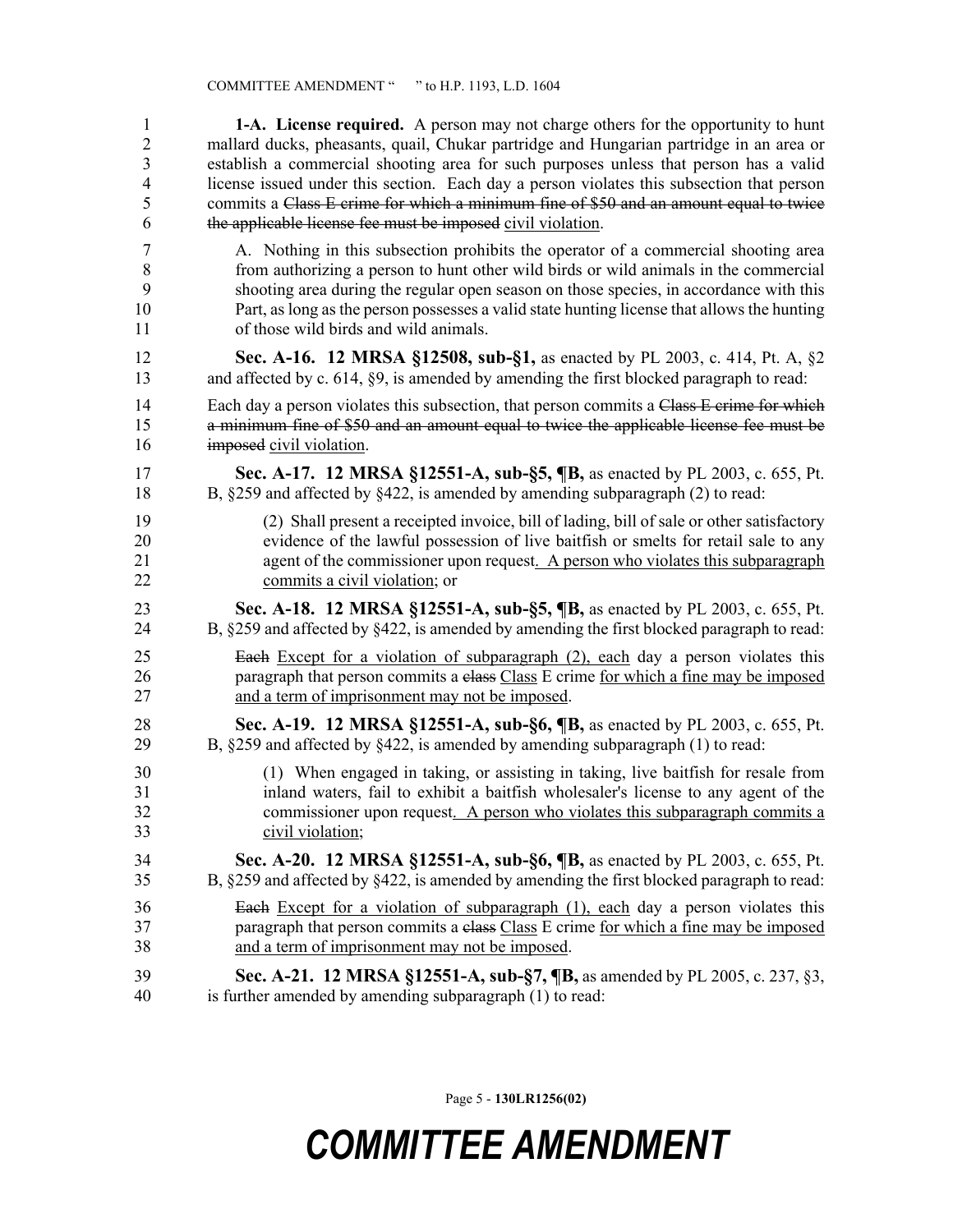| 1              | (1) When engaged in taking, or assisting in taking, live smelts for resale from                   |
|----------------|---------------------------------------------------------------------------------------------------|
| $\overline{2}$ | inland waters, fail to exhibit the license to any agent of the commissioner upon                  |
| 3              | request. A person who violates this subparagraph commits a civil violation;                       |
| 4              | Sec. A-22. 12 MRSA §12551-A, sub-§7, ¶B, as amended by PL 2005, c. 237, §3,                       |
| 5              | is further amended by amending the first blocked paragraph to read:                               |
| 6              | <b>Each</b> Except for a violation of subparagraph (1), each day a person violates this           |
| 7              | paragraph that person commits a Class E crime for which a fine may be imposed and a               |
| 8              | term of imprisonment may not be imposed.                                                          |
| 9              | <b>PART B</b>                                                                                     |
| 10             | Sec. B-1. 29-A MRSA §1603, sub-§9, as enacted by PL 1993, c. 683, Pt. A, §2                       |
| 11             | and affected by Pt. B, §5, is amended to read:                                                    |
| 12             | <b>9. Return license, certificates and plates.</b> A person whose license or registration has     |
| 13             | been suspended shall immediately return every license, registration certificate and               |
| 14             | registration plate issued to that person to the Secretary of State. A person commits a Class      |
| 15             | E crime traffic infraction if that person, after notice of suspension, fails or refuses to return |
| 16             | every license, registration certificate and registration plate.                                   |
| 17             | <b>Sec. B-2. 29-A MRSA §1859, as amended by PL 1995, c. 65, Pt. A, §104 and</b>                   |
| 18             | affected by §153 and Pt. C, §15, is further amended to read:                                      |
| 19             | §1859. Removal of vehicle                                                                         |
| 20             | Removal of a vehicle described in section 1851 or of any part or accessory from the               |
| 21             | vehicle without the written consent of the person in charge or the owner of the premises or       |
| 22             | property where the vehicle is located is a Class E crime traffic infraction. This section         |
| 23             | applies to all persons, including the owner of the vehicle.                                       |
| 24             | Sec. B-3. 29-A MRSA §2069, sub-§3, ¶B, as enacted by PL 2015, c. 159, §4, is                      |
| 25             | amended to read:                                                                                  |
| 26             | B. The issuance of a summons for a traffic infraction as described in section 351, 2104           |
| 27             | or $2412-A$ , subsection 8;                                                                       |
| 28             | Sec. B-4. 29-A MRSA §2102, sub-§1, as amended by PL 2009, c. 493, §2, is                          |
| 29             | further amended to read:                                                                          |
| 30             | 1. Display revoked, mutilated, fictitious or fraudulently altered driver's license                |
| 31             | or identification card. A person commits a Class E crime traffic infraction if that person        |
| 32             | displays a revoked, mutilated, fictitious or fraudulently altered driver's license or             |
| 33             | identification card issued or represented to be issued by this State or any other state or        |
| 34             | province.                                                                                         |
| 35             | <b>Sec. B-5. 29-A MRSA §2102, sub-§1-A, as amended by PL 2009, c. 493, §2, is</b>                 |
| 36             | further amended to read:                                                                          |
| 37             | 1-A. Possess revoked, mutilated, fictitious or fraudulently altered driver's license              |
| 38             | or identification card. A person commits a Class E crime traffic infraction if that person        |
| 39             | possesses a revoked, mutilated, fictitious or fraudulently altered driver's license or            |
| 40             | identification card issued or represented to be issued by this State or any other state or        |
| 41             | province.                                                                                         |

COMMITTEE AMENDMENT " " to H.P. 1193, L.D. 1604

Page 6 - **130LR1256(02)**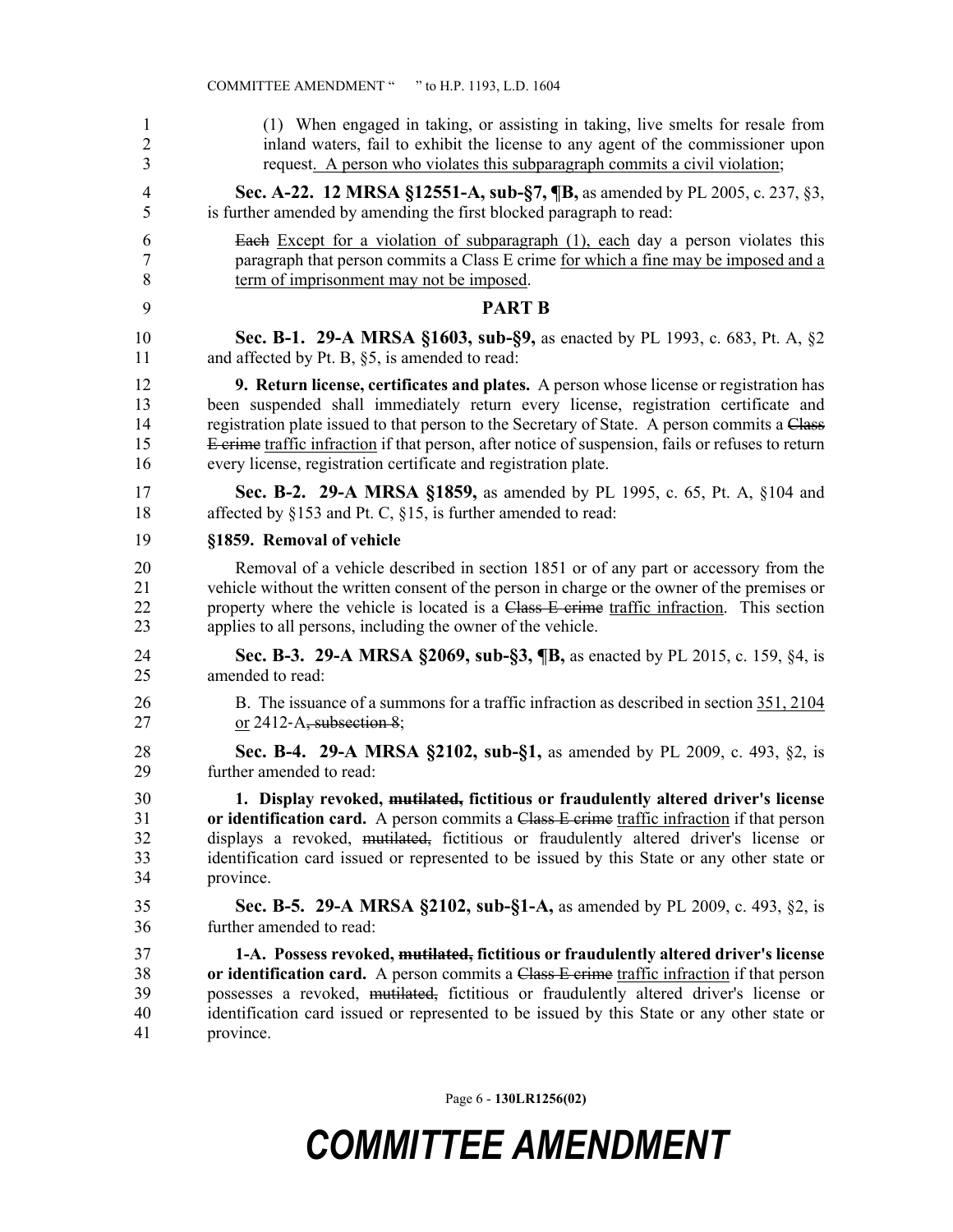1 **Sec. B-6. 29-A MRSA §2102, last ¶,** as amended by PL 2009, c. 493, §2, is further 2 amended to read: 3 Violation of subsection 1, 1-A, 1-B, 1-D or 3 is a strict liability crime as defined in 4 Title 17‑A, section 34, subsection 4‑A. 5 **Sec. B-7. 29-A MRSA §2104,** as amended by PL 2015, c. 176, §5, is further 6 amended to read: 7 **§2104. Improper plates** 8 **1. Attaching false plates.** A person commits a Class E crime traffic infraction if that 9 person attaches to a vehicle a registration plate assigned to another vehicle or not currently 10 assigned to that vehicle. 11 **1-A. Permitting attachment of false plates.** A person commits a Class E crime traffic 12 infraction if that person permits to be attached to a vehicle a registration plate assigned to 13 another vehicle or not currently assigned to that vehicle. 14 **1-B. Permitting display of false registration validation device.** A person commits 15 a Class E crime traffic infraction if that person permits to be attached or displayed on a 16 vehicle registration plate a registration validation device issued for another vehicle. 17 **2. False identification.** A person commits a Class E crime traffic infraction if that 18 person obscures identification numbers, identification letters, the state name, validation 19 sticker or mark distinguishing the type of plate attached to a vehicle. 20 **3. Manufacturing or reproduction of plates.** A person commits a Class D crime for 21 which a fine may be imposed and a term of imprisonment may not be imposed if that person 22 manufactures or reproduces registration plates without the consent of the Secretary of State. 23 Violation of this subsection is a strict liability crime as defined in Title 17-A, section 34, 24 subsection 4-A. 25 **4. Alterations to registration plates.** Except when a greater penalty is applicable, a 26 person commits a traffic infraction if that person adds or attaches to a registration plate a 27 decal, symbol, slogan, mark, letter or number not authorized by law or by the Secretary of 28 State. 29 **5. Strict liability.** Violation of subsection 1, 2 or 3 is a strict liability crime as defined 30 in Title 17‑A, section 34, subsection 4‑A. 31 **Sec. B-8. 29-A MRSA §2412-A, sub-§1-A, ¶A,** as enacted by PL 2003, c. 452, 32 Pt. Q, §85 and affected by Pt. X, §2, is amended to read: 33 A. Operates a motor vehicle on a public way or in a parking area when that person's 34 license has been suspended or revoked, and that person: 35 (1) Has received written notice of a suspension or revocation from the Secretary 36 of State or a court; 37 (2) Has been orally informed of the suspension or revocation by a law enforcement 38 officer or a court; 39 (3) Has actual knowledge of the suspension or revocation; 40 (4) Has been sent written notice in accordance with section 2482 or former Title 41 29, section 2241, subsection 4; or

Page 7 - **130LR1256(02)**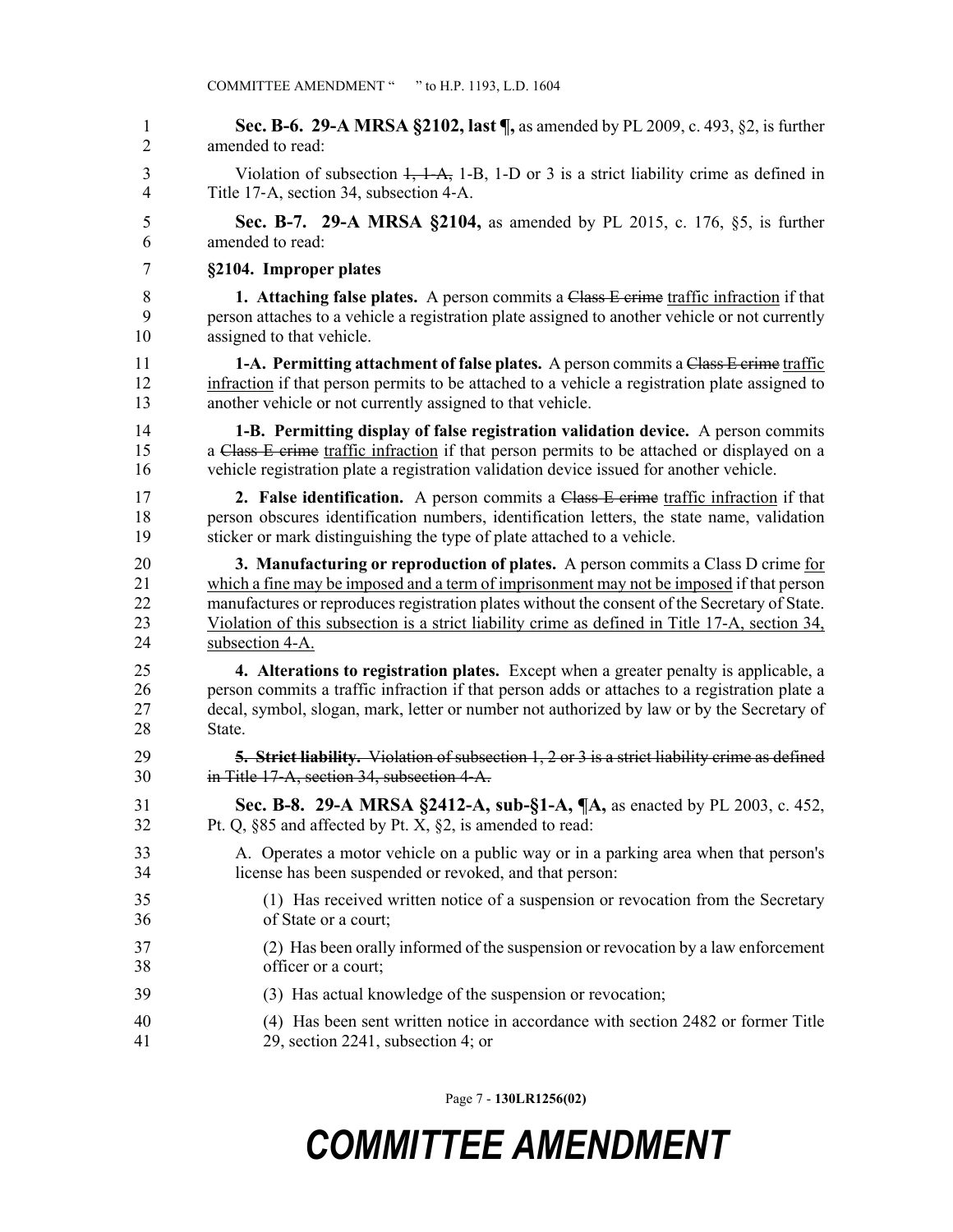|                | COMMITTEE AMENDMENT "" to H.P. 1193, L.D. 1604                                                                                       |
|----------------|--------------------------------------------------------------------------------------------------------------------------------------|
| 1              | (5) Has failed to answer or to appear in court pursuant to a notice or order specified                                               |
| $\overline{2}$ | in section 2605 or 2608 $\frac{1}{2}$ .                                                                                              |
| 3              | A violation of this paragraph is a traffic infraction;                                                                               |
| 4              | <b>Sec. B-9. 29-A MRSA §2412-A, sub-§1-A, as amended by PL 2009, c. 297, §1,</b>                                                     |
| 5              | is further amended by amending the first blocked paragraph to read:                                                                  |
| 6              | Except for an offense under subsection 8 or as otherwise provided a violation of paragraph                                           |
| 7              | A, operating while license suspended or revoked is a Class E crime, which is a strict liability                                      |
| 8              | crime as defined in Title 17-A, section 34, subsection 4-A, and is punishable pursuant to                                            |
| 9              | subsection 3.                                                                                                                        |
| 10             | Sec. B-10. 29-A MRSA §2412-A, sub-§8, as amended by PL 2009, c. 493, §3, is                                                          |
| 11             | repealed.                                                                                                                            |
| 12             | <b>Sec. B-11. 29-A MRSA §2417, as enacted by PL 1993, c. 683, Pt. A, §2 and</b>                                                      |
| 13             | affected by Pt. B, §5, is amended to read:                                                                                           |
| 14             | §2417. Suspended registration                                                                                                        |
| 15             | A person commits a Class E offense traffic infraction if that person operates or permits                                             |
| 16             | another to operate a vehicle when the registration of that vehicle is suspended or revoked.                                          |
| 17             | Sec. B-12. 29-A MRSA §2551-A, sub-§1, ¶A, as amended by PL 2013, c. 381,                                                             |
| 18             | Pt. B, §30, is further amended by amending subparagraph (4) to read:                                                                 |
| 19<br>20       | Operating after suspension or revocation, in violation of section 2412-A <sub>3</sub><br>(4)<br>subsection 1-A, paragraph B, C or D; |
| 21             | Sec. B-13. 29-A MRSA §2551-A, sub-§3, ¶D, as enacted by PL 2009, c. 297, §3,                                                         |
| 22             | is amended to read:                                                                                                                  |
| 23             | D. An adjudication for the traffic infraction of operating after suspension under section                                            |
| 24             | 2412-A, subsection 8 1-A, paragraph A.                                                                                               |
| 25             | <b>PART C</b>                                                                                                                        |
| 26             | Sec. C-1. 17-A MRSA §4-B, sub-§4, as enacted by PL 1985, c. 282, §3, is                                                              |
| 27             | amended to read:                                                                                                                     |
| 28             | Evidence obtained pursuant to an unlawful search and seizure shall is not be                                                         |
| 29             | admissible in a civil violation proceeding arising under Title 22, section 2383.                                                     |
| 30             | Sec. C-2. 17-A MRSA §4-B, sub-§5 is enacted to read:                                                                                 |
| 31             | <b>5.</b> A law enforcement officer who has probable cause to believe that a violation of law                                        |
| 32             | has taken place or is taking place may make application for a search warrant in accordance                                           |
| 33             | with the applicable Maine Rules of Civil Procedure or Maine Rules of Unified Criminal                                                |
| 34             | Procedure.                                                                                                                           |
| 35             | <b>PART D</b>                                                                                                                        |
| 36             | Sec. D-1. Appropriations and allocations. The following appropriations and                                                           |
| 37             | allocations are made.                                                                                                                |
| 38             | <b>JUDICIAL DEPARTMENT</b>                                                                                                           |
| 39             | <b>Courts - Supreme, Superior and District 0063</b>                                                                                  |

Page 8 - **130LR1256(02)**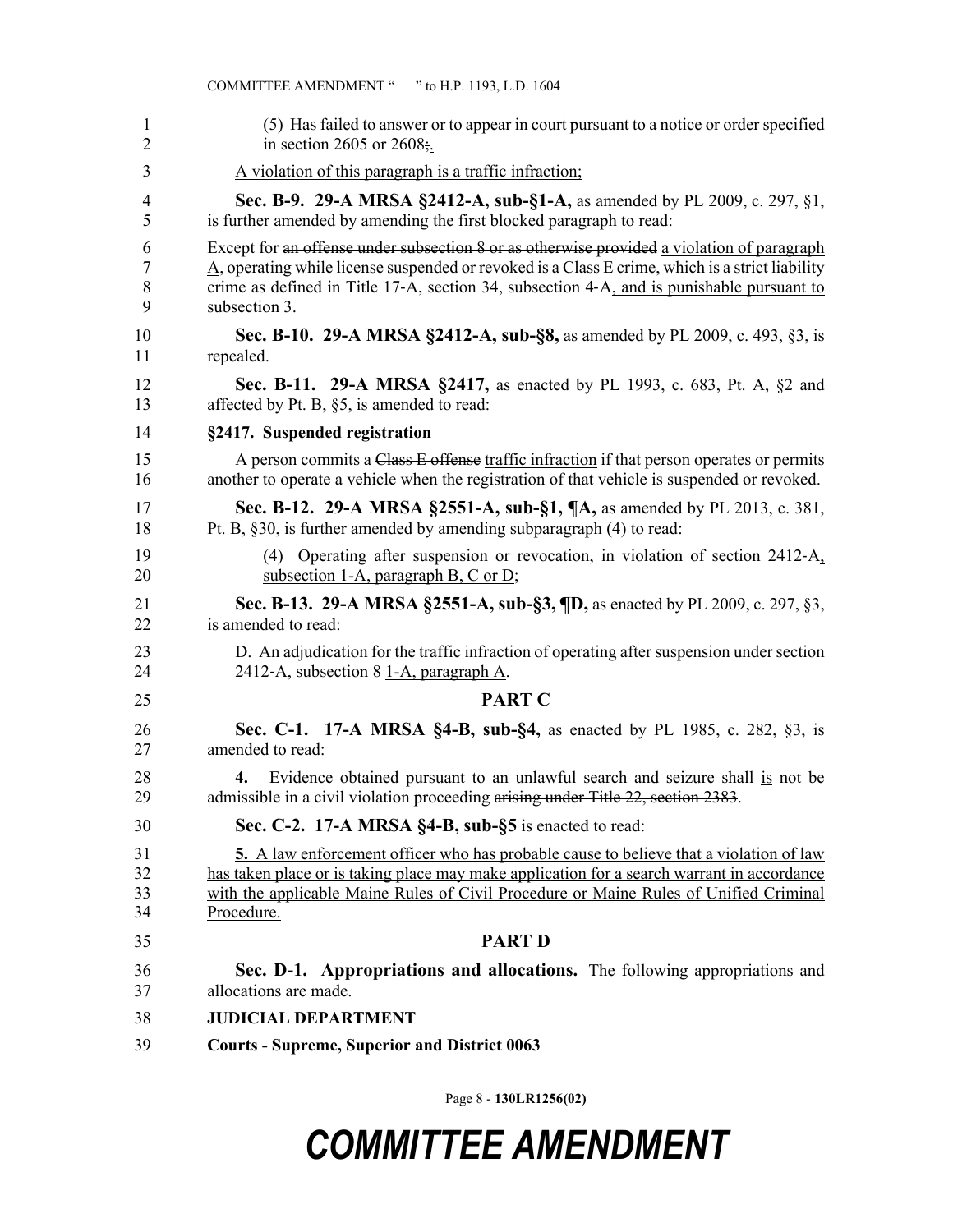| $\mathbf{1}$<br>$\overline{2}$               | Initiative: Provides one-time funding for programming changes to 2 existing case<br>management systems.                                                                                                                                                                                                                                                                                                                                                                                                                                                                                                                                                                                                            |
|----------------------------------------------|--------------------------------------------------------------------------------------------------------------------------------------------------------------------------------------------------------------------------------------------------------------------------------------------------------------------------------------------------------------------------------------------------------------------------------------------------------------------------------------------------------------------------------------------------------------------------------------------------------------------------------------------------------------------------------------------------------------------|
| 3<br>$\overline{4}$<br>5                     | <b>GENERAL FUND</b><br>2021-22<br>2022-23<br>All Other<br>\$3,500<br>\$0                                                                                                                                                                                                                                                                                                                                                                                                                                                                                                                                                                                                                                           |
| 6                                            | \$3,500<br><b>GENERAL FUND TOTAL</b><br>\$0                                                                                                                                                                                                                                                                                                                                                                                                                                                                                                                                                                                                                                                                        |
| 7                                            | <b>PARTE</b>                                                                                                                                                                                                                                                                                                                                                                                                                                                                                                                                                                                                                                                                                                       |
| 8                                            | <b>Sec. E-1. Effective date.</b> Parts A, B and C of this Act take effect January 1, 2023.'                                                                                                                                                                                                                                                                                                                                                                                                                                                                                                                                                                                                                        |
| 9<br>10                                      | Amend the bill by relettering or renumbering any nonconsecutive Part letter or section<br>number to read consecutively.                                                                                                                                                                                                                                                                                                                                                                                                                                                                                                                                                                                            |
| 11                                           | <b>SUMMARY</b>                                                                                                                                                                                                                                                                                                                                                                                                                                                                                                                                                                                                                                                                                                     |
| 12<br>13                                     | This amendment is the majority report of the committee. The amendment replaces the<br>bill.                                                                                                                                                                                                                                                                                                                                                                                                                                                                                                                                                                                                                        |
| 14<br>15<br>16<br>17<br>18<br>19<br>20<br>21 | Part A amends certain laws regarding inland fisheries and wildlife in the Maine Revised<br>Statutes, Title 12, Part 13, limiting the sentences for certain crimes to fines and changing<br>some crimes to civil violations. Crimes reduced to civil violations include junior hunting<br>without a license, unlawful practice of falconry, unlawful hunting of migratory birds with<br>a shotgun, allowing duck decoys or a stationary blind to remain in the water in<br>Merrymeeting Bay or beyond the legal hours, unlawful hunting of bear with dogs or with<br>bait, certain violations of field trial, training dogs and opportunity to hunt laws and certain<br>violations of live smelt and baitfish laws. |
| 22<br>23<br>24<br>25                         | Part B amends certain Maine motor vehicle laws in Title 29-A, limiting the sentence<br>for the crime of manufacturing or producing registration plates without the consent of the<br>Secretary of State to a fine and changing some crimes to traffic infractions. Other crimes<br>reduced to traffic infractions include certain violations of laws related to:                                                                                                                                                                                                                                                                                                                                                   |
| 26                                           | 1. Motor vehicle registration certificates and plates and driver's licenses;                                                                                                                                                                                                                                                                                                                                                                                                                                                                                                                                                                                                                                       |
| 27<br>28                                     | 2. Removal of a vehicle without the consent of the owner or person in charge of the<br>property;                                                                                                                                                                                                                                                                                                                                                                                                                                                                                                                                                                                                                   |
| 29<br>30                                     | 3. Unlawful ownership or display of a revoked, fictitious or fraudulently altered<br>driver's license or identification card;                                                                                                                                                                                                                                                                                                                                                                                                                                                                                                                                                                                      |
| 31                                           | 4. Unlawful use of a driver's license or an identification card;                                                                                                                                                                                                                                                                                                                                                                                                                                                                                                                                                                                                                                                   |
| 32                                           | 5. Improper use of registration plates; and                                                                                                                                                                                                                                                                                                                                                                                                                                                                                                                                                                                                                                                                        |
| 33                                           | 6. Operating a motor vehicle while license or registration is suspended.                                                                                                                                                                                                                                                                                                                                                                                                                                                                                                                                                                                                                                           |
| 34<br>35<br>36<br>37<br>38<br>39<br>40       | Part C amends the Maine Criminal Code provision governing civil violations to<br>explicitly provide that evidence obtained pursuant to an unlawful search and seizure is not<br>admissible in any civil violation proceeding, not just those arising from marijuana<br>possession by a person under 21 years of age or possession of butyl nitrite or isobutyl<br>nitrite, and to permit a law enforcement officer who has probable cause to believe that a<br>violation of the law has taken place or is taking place to make application for a search<br>warrant.                                                                                                                                                |

Page 9 - **130LR1256(02)**